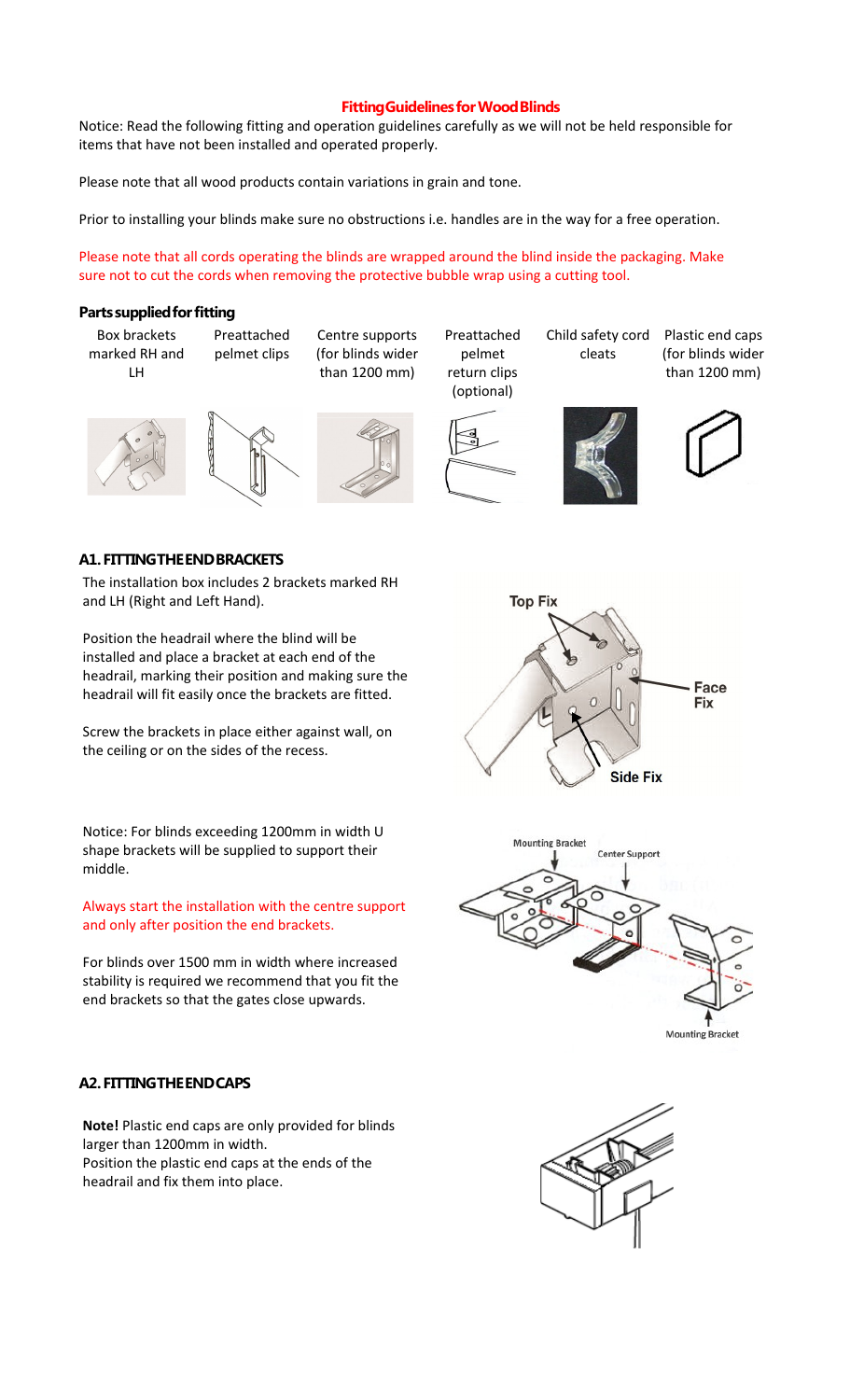# **A3. FITTING THE HEADRAIL**

Position the headrail inside the brackets. Close the gates of the brackets.

Notice: For blinds over 1500 mm in width where increased stability is required we recommend that you fit the end brackets so that the gates close upwards. Also make sure the weight of the blind is supported by the centre brackets more than by the end brackets.



# **A4. FITTING THE PELMET**

The pelmet is supplied in the factory with metal clips and they clip onto the headrail at the front of the blind.

If you have decided on inside recess blinds the pelmets will not feature returns like in the picture.



### **A5. FITTING THE PELMET RETURNS**

All blinds with outside recess have the option of pelmet returns. If ordered they will be included.

The pelmet returns will be supplied on the mitred ends of the pelmet and the pelmet will connect to the headrail using the pre-installed clips.



### **A6. FITTING THE CORD CLEATS**

Notice : Make the blinds Safe for Children! Each blind features 2 cord cleats designed for tidying up the cords, preventing accidents.

Position the cord cleat against the wall maintaining a safe distance from the floor and making the cords unreachable by small children.

Screw the cord cleat into place and wrap the cord around it as many times as necessary to ensure that children cannot reach it and that it does not hang.



### **Operating Instructions for Wood Blinds**

LIFT/LOWER OPERATION - wood blinds will always be delivered stacked up. After installing the blind on the window release the break holding the slats stacked up by pulling the string to the left with your right hand and gently lifting the bottom of the blind upwards about 1-2 cm. Doing so the catch inside the headrail will be released and the slats will come down. In order to lift and lock the blind pull the string using your right hand. When arriving at the desired position for the slats pull the string to the right to lock the mechanism.